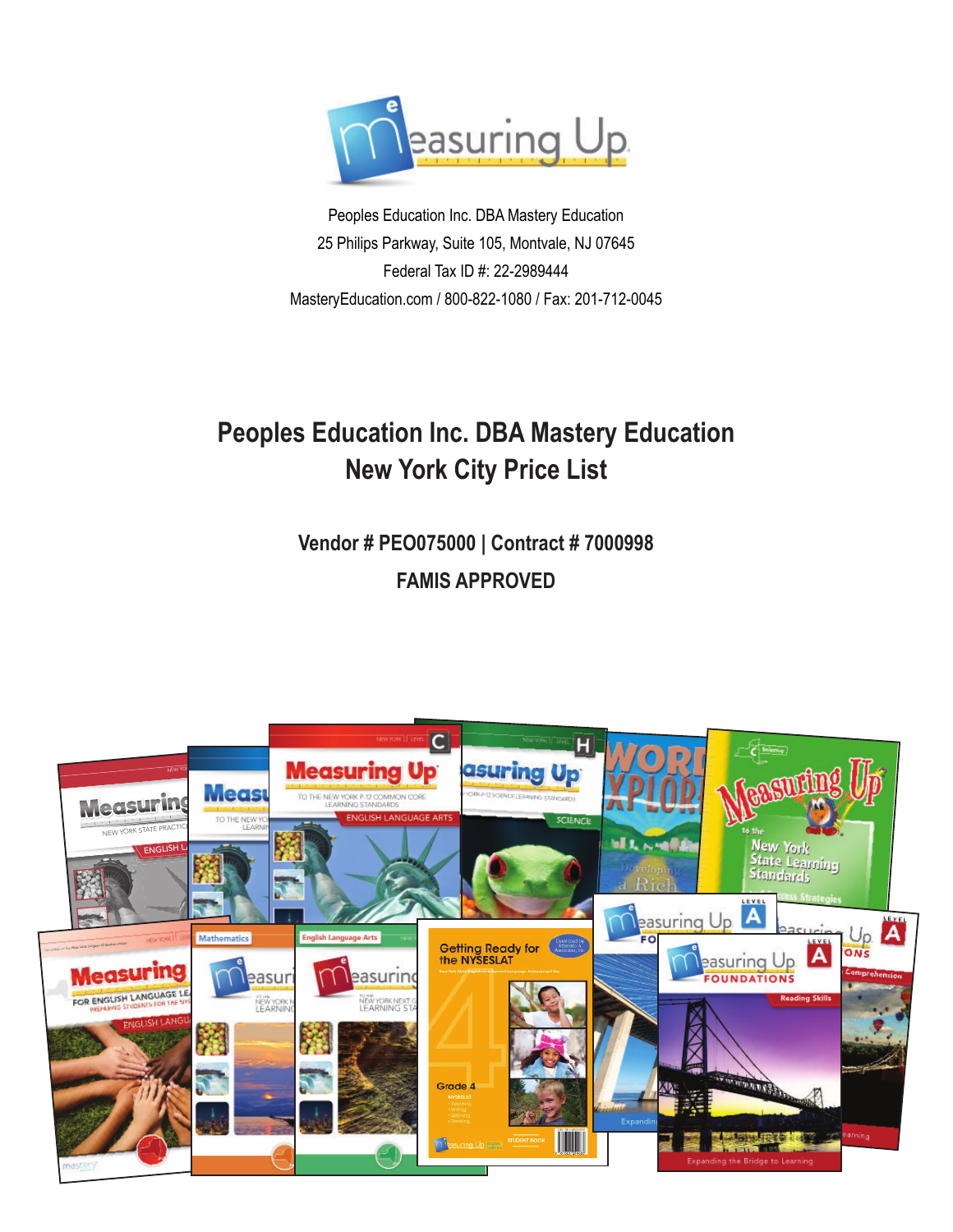| <b>English Language Learners and NYSESLAT Prep</b> |                    |                                            |       |                 |                  |  |  |  |  |
|----------------------------------------------------|--------------------|--------------------------------------------|-------|-----------------|------------------|--|--|--|--|
| <b>ISBN</b>                                        | <b>ITEM Number</b> | Program                                    | Grade | <b>Unit</b>     | <b>NYC Price</b> |  |  |  |  |
| 9781640903937                                      | 902774026          | Measuring Up for English Language Learners | A/1   | 5-Pack          | \$89.75          |  |  |  |  |
| 9781640903944                                      | 902774034          | Measuring Up for English Language Learners | B/2   | 5-Pack          | \$89.75          |  |  |  |  |
| 9781640903951                                      | 902774042          | Measuring Up for English Language Learners | C/3   | 5-Pack          | \$89.75          |  |  |  |  |
| 9781640903968                                      | 902774050          | Measuring Up for English Language Learners | D/4   | 5-Pack          | \$89.75          |  |  |  |  |
| 9781640903975                                      | 902774069          | Measuring Up for English Language Learners | E/5   | 5-Pack          | \$89.75          |  |  |  |  |
| 9781640903982                                      | 902774077          | Measuring Up for English Language Learners | F/6   | 5-Pack          | \$89.75          |  |  |  |  |
| 9781640903999                                      | 902774085          | Measuring Up for English Language Learners | G/7   | 5-Pack          | \$89.75          |  |  |  |  |
| 9781640904002                                      | 902774093          | Measuring Up for English Language Learners | H/8   | 5-Pack          | \$89.75          |  |  |  |  |
| 9781640903852                                      | 902773941          | Measuring Up for English Language Learners | A/1   | Class-pack (25) | \$443.75         |  |  |  |  |
| 9781640903869                                      | 90277395X          | Measuring Up for English Language Learners | B/2   | Class-pack (25) | \$443.75         |  |  |  |  |
| 9781640903876                                      | 902773968          | Measuring Up for English Language Learners | C/3   | Class-pack (25) | \$443.75         |  |  |  |  |
| 9781640903883                                      | 902773976          | Measuring Up for English Language Learners | D/4   | Class-pack (25) | \$443.75         |  |  |  |  |
| 9781640903890                                      | 902773984          | Measuring Up for English Language Learners | E/5   | Class-pack (25) | \$443.75         |  |  |  |  |
| 9781640903906                                      | 902773992          | Measuring Up for English Language Learners | F/6   | Class-pack (25) | \$443.75         |  |  |  |  |
| 9781640903913                                      | 90277400X          | Measuring Up for English Language Learners | G/7   | Class-pack (25) | \$443.75         |  |  |  |  |
| 9781640903920                                      | 902774018          | Measuring Up for English Language Learners | H/8   | Class-pack (25) | \$443.75         |  |  |  |  |

| NY P-12 CCLS  |                    |                                        |       |                 |                  |  |  |  |
|---------------|--------------------|----------------------------------------|-------|-----------------|------------------|--|--|--|
| <b>ISBN</b>   | <b>ITEM Number</b> | Program                                | Grade | <b>Unit</b>     | <b>NYC Price</b> |  |  |  |
| 9781609796723 | 902674870          | Measuring Up to the NY P-12 CCLS - ELA | C/3   | single, min. 20 | \$12.95          |  |  |  |
| 9781609796730 | 902674889          | Measuring Up to the NY P-12 CCLS - ELA | D/4   | single, min. 20 | \$12.95          |  |  |  |
| 9781609796747 | 902674897          | Measuring Up to the NY P-12 CCLS - ELA | E/5   | single, min. 20 | \$12.95          |  |  |  |
| 9781609796754 | 902674900          | Measuring Up to the NY P-12 CCLS - ELA | F/6   | single, min. 20 | \$12.95          |  |  |  |
| 9781609796761 | 902674919          | Measuring Up to the NY P-12 CCLS - ELA | G/7   | single, min. 20 | \$12.95          |  |  |  |
| 9781609796778 | 902674927          | Measuring Up to the NY P-12 CCLS - ELA | H/8   | single, min. 20 | \$12.95          |  |  |  |
| 9781640902206 | 902581295          | Measuring Up to the NY P-12 CCLS - ELA | C/3   | 5-Pack          | \$64.50          |  |  |  |
| 9781640902213 | 902581309          | Measuring Up to the NY P-12 CCLS - ELA | D/4   | 5-Pack          | \$64.50          |  |  |  |
| 9781640902220 | 902581317          | Measuring Up to the NY P-12 CCLS - ELA | E/5   | 5-Pack          | \$64.50          |  |  |  |
| 9781640902237 | 902581325          | Measuring Up to the NY P-12 CCLS - ELA | F/6   | 5-Pack          | \$64.50          |  |  |  |
| 9781640902244 | 902581333          | Measuring Up to the NY P-12 CCLS - ELA | G/7   | 5-Pack          | \$64.50          |  |  |  |
| 9781640902251 | 902581341          | Measuring Up to the NY P-12 CCLS - ELA | H/8   | 5-Pack          | \$64.50          |  |  |  |
| 9781640902084 | 902581171          | Measuring Up to the NY P-12 CCLS - ELA | C/3   | Class-pack (25) | \$355.95         |  |  |  |
| 9781640902091 | 90258118X          | Measuring Up to the NY P-12 CCLS - ELA | D/4   | Class-pack (25) | \$355.95         |  |  |  |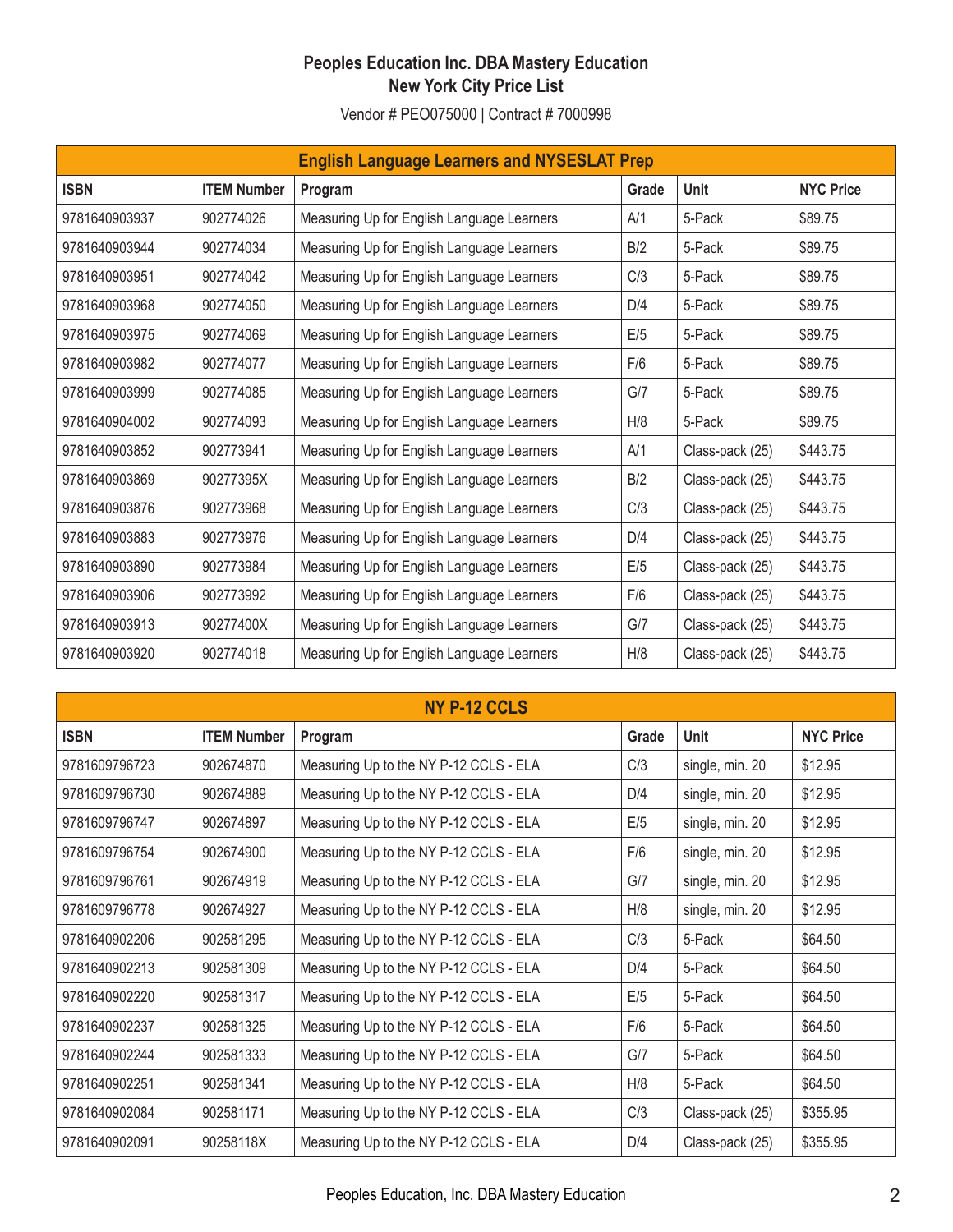| <b>NY P-12 CCLS (continued)</b> |                    |                                         |       |                 |                  |  |  |
|---------------------------------|--------------------|-----------------------------------------|-------|-----------------|------------------|--|--|
| <b>ISBN</b>                     | <b>ITEM Number</b> | Program                                 | Grade | <b>Unit</b>     | <b>NYC Price</b> |  |  |
| 9781640902107                   | 902581198          | Measuring Up to the NY P-12 CCLS - ELA  | E/5   | Class-pack (25) | \$355.95         |  |  |
| 9781640902114                   | 902581201          | Measuring Up to the NY P-12 CCLS - ELA  | F/6   | Class-pack (25) | \$355.95         |  |  |
| 9781640902121                   | 90258121X          | Measuring Up to the NY P-12 CCLS - ELA  | G/7   | Class-pack (25) | \$355.95         |  |  |
| 9781640902138                   | 902581228          | Measuring Up to the NY P-12 CCLS - ELA  | H/8   | Class-pack (25) | \$355.95         |  |  |
|                                 |                    |                                         |       |                 |                  |  |  |
| 9781609796846                   | 902674935          | Measuring Up to the NY P-12 CCLS - Math | C/3   | single, min. 20 | \$12.95          |  |  |
| 9781609796853                   | 902674943          | Measuring Up to the NY P-12 CCLS - Math | D/4   | single, min. 20 | \$12.95          |  |  |
| 9781609796860                   | 902674951          | Measuring Up to the NY P-12 CCLS - Math | E/5   | single, min. 20 | \$12.95          |  |  |
| 9781609796877                   | 90267496X          | Measuring Up to the NY P-12 CCLS - Math | F/6   | single, min. 20 | \$12.95          |  |  |
| 9781609796884                   | 902674978          | Measuring Up to the NY P-12 CCLS - Math | G/7   | single, min. 20 | \$12.95          |  |  |
| 9781609796891                   | 902674986          | Measuring Up to the NY P-12 CCLS - Math | H/8   | single, min. 20 | \$12.95          |  |  |
| 9781640902268                   | 90258135X          | Measuring Up to the NY P-12 CCLS - Math | C/3   | 5-Pack          | \$64.50          |  |  |
| 9781640902275                   | 902581368          | Measuring Up to the NY P-12 CCLS - Math | D/4   | 5-Pack          | \$64.50          |  |  |
| 9781640902282                   | 902581376          | Measuring Up to the NY P-12 CCLS - Math | E/5   | 5-Pack          | \$64.50          |  |  |
| 9781640902299                   | 902581384          | Measuring Up to the NY P-12 CCLS - Math | F/6   | 5-Pack          | \$64.50          |  |  |
| 9781640902305                   | 902581392          | Measuring Up to the NY P-12 CCLS - Math | G/7   | 5-Pack          | \$64.50          |  |  |
| 9781640902312                   | 902581406          | Measuring Up to the NY P-12 CCLS - Math | H/8   | 5-Pack          | \$64.50          |  |  |
| 9781640902145                   | 902581236          | Measuring Up to the NY P-12 CCLS - Math | C/3   | Class-pack (25) | \$355.95         |  |  |
| 9781640902152                   | 902581244          | Measuring Up to the NY P-12 CCLS - Math | D/4   | Class-pack (25) | \$355.95         |  |  |
| 9781640902169                   | 902581252          | Measuring Up to the NY P-12 CCLS - Math | E/5   | Class-pack (25) | \$355.95         |  |  |
| 9781640902176                   | 902581260          | Measuring Up to the NY P-12 CCLS - Math | F/6   | Class-pack (25) | \$355.95         |  |  |
| 9781640902183                   | 902581279          | Measuring Up to the NY P-12 CCLS - Math | G/7   | Class-pack (25) | \$355.95         |  |  |
| 9781640902190                   | 902581287          | Measuring Up to the NY P-12 CCLS - Math | H/8   | Class-pack (25) | \$355.95         |  |  |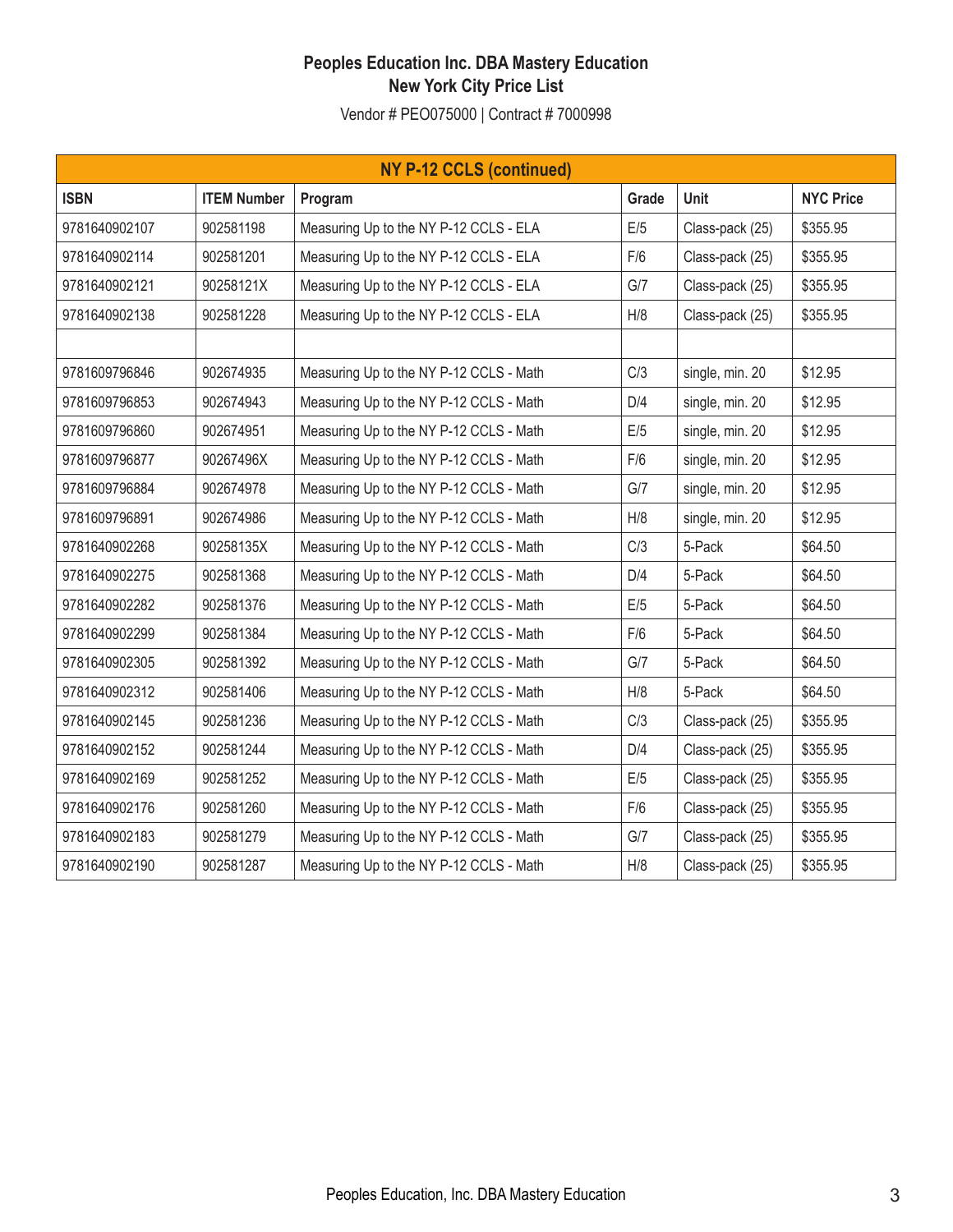| <b>NY P-12 CCLS PRACTICE</b> |                    |                                                  |       |                 |                  |  |  |  |
|------------------------------|--------------------|--------------------------------------------------|-------|-----------------|------------------|--|--|--|
| <b>ISBN</b>                  | <b>ITEM Number</b> | Program                                          | Grade | Unit            | <b>NYC Price</b> |  |  |  |
| 9781609799694                | 902626612          | Measuring Up to the NY P-12 CCLS Practice - ELA  | C/3   | 5-Pack          | \$24.99          |  |  |  |
| 9781609799700                | 902626620          | Measuring Up to the NY P-12 CCLS Practice - ELA  | D/4   | 5-Pack          | \$24.99          |  |  |  |
| 9781609799717                | 902626639          | Measuring Up to the NY P-12 CCLS Practice - ELA  | E/5   | 5-Pack          | \$24.99          |  |  |  |
| 9781609799724                | 902626647          | Measuring Up to the NY P-12 CCLS Practice - ELA  | F/6   | 5-Pack          | \$24.99          |  |  |  |
| 9781609799731                | 902626655          | Measuring Up to the NY P-12 CCLS Practice - ELA  | G/7   | 5-Pack          | \$24.99          |  |  |  |
| 9781609799748                | 902626663          | Measuring Up to the NY P-12 CCLS Practice - ELA  | H/8   | 5-Pack          | \$24.99          |  |  |  |
| 9781640902329                | 902626558          | Measuring Up to the NY P-12 CCLS Practice - ELA  | C/3   | Class-pack (25) | \$123.95         |  |  |  |
| 9781640902336                | 902626566          | Measuring Up to the NY P-12 CCLS Practice - ELA  | D/4   | Class-pack (25) | \$123.95         |  |  |  |
| 9781640902343                | 902626574          | Measuring Up to the NY P-12 CCLS Practice - ELA  | E/5   | Class-pack (25) | \$123.95         |  |  |  |
| 9781640902350                | 902626582          | Measuring Up to the NY P-12 CCLS Practice - ELA  | F/6   | Class-pack (25) | \$123.95         |  |  |  |
| 9781640902367                | 902626590          | Measuring Up to the NY P-12 CCLS Practice - ELA  | G/7   | Class-pack (25) | \$123.95         |  |  |  |
| 9781640902374                | 902626604          | Measuring Up to the NY P-12 CCLS Practice - ELA  | H/8   | Class-pack (25) | \$123.95         |  |  |  |
|                              |                    |                                                  |       |                 |                  |  |  |  |
| 9781609799755                | 902626736          | Measuring Up to the NY P-12 CCLS Practice - Math | C/3   | 5-Pack          | \$24.99          |  |  |  |
| 9781609799762                | 902626744          | Measuring Up to the NY P-12 CCLS Practice - Math | D/4   | 5-Pack          | \$24.99          |  |  |  |
| 9781609799779                | 902626752          | Measuring Up to the NY P-12 CCLS Practice - Math | E/5   | 5-Pack          | \$24.99          |  |  |  |
| 9781609799786                | 902626760          | Measuring Up to the NY P-12 CCLS Practice - Math | F/6   | 5-Pack          | \$24.99          |  |  |  |
| 9781609799793                | 902626779          | Measuring Up to the NY P-12 CCLS Practice - Math | G/7   | 5-Pack          | \$24.99          |  |  |  |
| 9781609799809                | 902626787          | Measuring Up to the NY P-12 CCLS Practice - Math | H/8   | 5-Pack          | \$24.99          |  |  |  |
| 9781640902381                | 902626671          | Measuring Up to the NY P-12 CCLS Practice - Math | C/3   | Class-pack (25) | \$123.95         |  |  |  |
| 9781640902398                | 90262668X          | Measuring Up to the NY P-12 CCLS Practice - Math | D/4   | Class-pack (25) | \$123.95         |  |  |  |
| 9781640902404                | 902626698          | Measuring Up to the NY P-12 CCLS Practice - Math | E/5   | Class-pack (25) | \$123.95         |  |  |  |
| 9781640902411                | 902626701          | Measuring Up to the NY P-12 CCLS Practice - Math | F/6   | Class-pack (25) | \$123.95         |  |  |  |
| 9781640902428                | 90262671X          | Measuring Up to the NY P-12 CCLS Practice - Math | G/7   | Class-pack (25) | \$123.95         |  |  |  |
| 9781640909342                | 902626728          | Measuring Up to the NY P-12 CCLS Practice - Math | H/8   | Class-pack (25) | \$123.95         |  |  |  |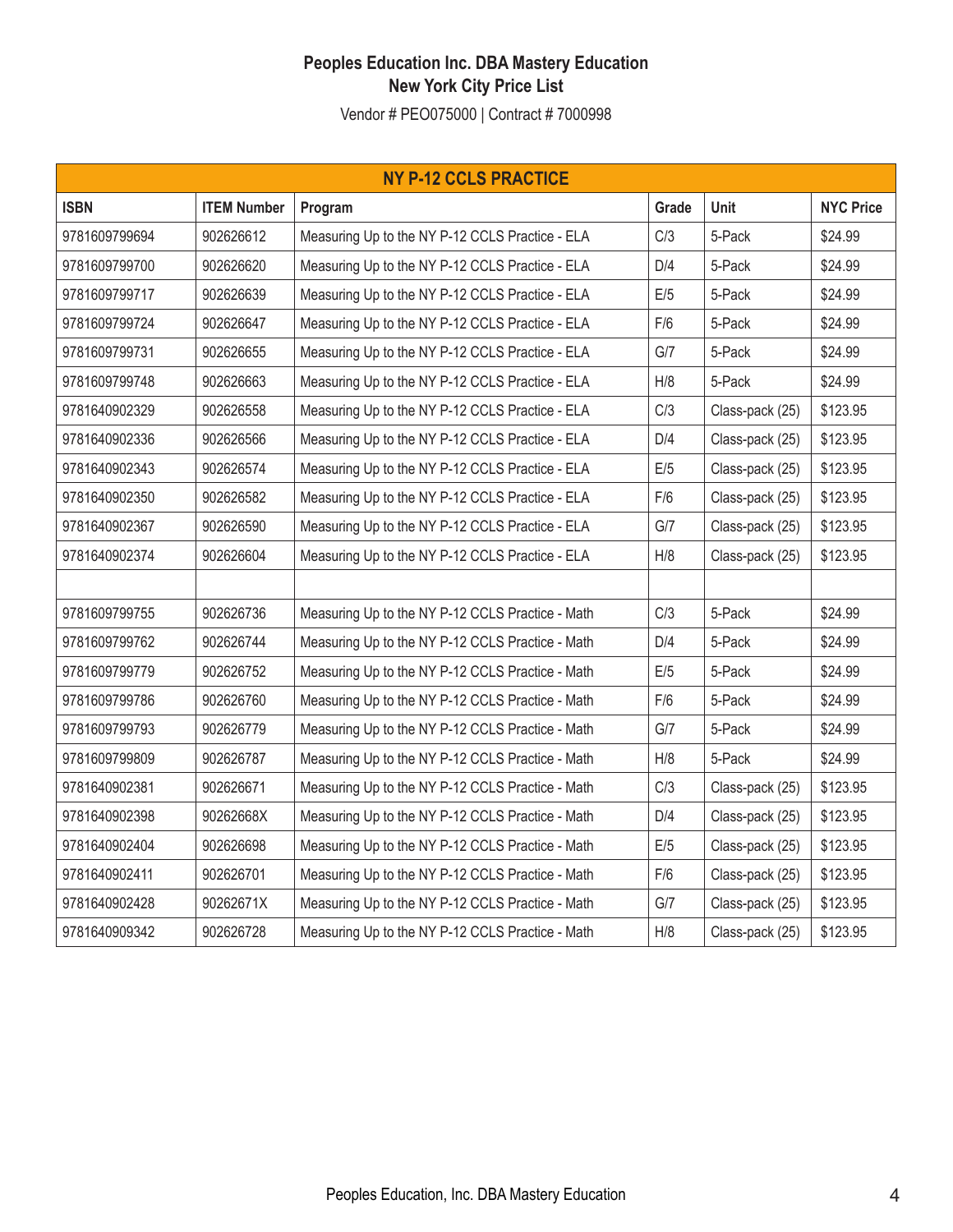| <b>SCIENCE</b> |                    |                                                      |       |                 |                  |  |  |  |
|----------------|--------------------|------------------------------------------------------|-------|-----------------|------------------|--|--|--|
| <b>ISBN</b>    | <b>ITEM Number</b> | Program                                              | Grade | <b>Unit</b>     | <b>NYC Price</b> |  |  |  |
| 9781640901124  | To be submitted    | Measuring Up to the NY P-12 CCLS - Science           | D/4   | single, min. 20 | \$12.95          |  |  |  |
| 9781640901131  | To be submitted    | Measuring Up to the NY P-12 CCLS - Science           | H/8   | single, min. 20 | \$13.95          |  |  |  |
| 9781640901537  | 902626809          | Measuring Up to the NY P-12 CCLS - Science           | D/4   | 5-Pack          | \$64.75          |  |  |  |
| 9781640901544  | 902626825          | Measuring Up to the NY P-12 CCLS - Science           | H/8   | 5-Pack          | \$69.75          |  |  |  |
| 9781640901513  | 902626795          | Measuring Up to the NY P-12 CCLS - Science           | D/4   | Class-pack (25) | \$355.95         |  |  |  |
| 9781640901520  | 902626817          | Measuring Up to the NY P-12 CCLS - Science           | H/8   | Class-pack (25) | \$380.95         |  |  |  |
|                |                    |                                                      |       |                 |                  |  |  |  |
| 9781413881264  | 90104623X          | Measuring Up to the NYS Learning Standards - Science | C/3   | single, min. 20 | \$11.99          |  |  |  |
| 9781413874655  | 901561819          | Measuring Up to the NYS Learning Standards - Science | D/4   | single, min. 20 | \$10.95          |  |  |  |
| 9781413881288  | 901412872          | Measuring Up to the NYS Learning Standards - Science | E/5   | single, min. 20 | \$12.95          |  |  |  |
| 9781413881301  | 901046248          | Measuring Up to the NYS Learning Standards - Science | F/6   | single, min. 20 | \$11.99          |  |  |  |
| 9781413881325  | 901412880          | Measuring Up to the NYS Learning Standards - Science | G/7   | single, min. 20 | \$12.95          |  |  |  |
| 9781589843608  | 589843605          | Measuring Up to the NYS Learning Standards - Science | H/8   | single, min. 20 | \$11.99          |  |  |  |

| <b>WORD EXPLORER (VOCABULARY DEVELOPMENT)</b> |                    |               |       |                 |                  |  |  |  |  |
|-----------------------------------------------|--------------------|---------------|-------|-----------------|------------------|--|--|--|--|
| <b>ISBN</b>                                   | <b>ITEM Number</b> | Program       | Grade | <b>Unit</b>     | <b>NYC Price</b> |  |  |  |  |
| 9781413825855                                 | 41382585X          | Word Explorer | C/3   | single, min. 20 | \$12.58          |  |  |  |  |
| 9781413825879                                 | 413825876          | Word Explorer | D/4   | single, min. 20 | \$12.58          |  |  |  |  |
| 9781413825893                                 | 413825892          | Word Explorer | E/5   | single, min. 20 | \$12.58          |  |  |  |  |
| 9781413836868                                 | 41383686X          | Word Explorer | F/6   | single, min. 20 | \$12.58          |  |  |  |  |
| 9781413836882                                 | 413836886          | Word Explorer | GI7   | single, min. 20 | \$12.58          |  |  |  |  |
| 9781413836905                                 | 413836908          | Word Explorer | H/8   | single, min. 20 | \$12.58          |  |  |  |  |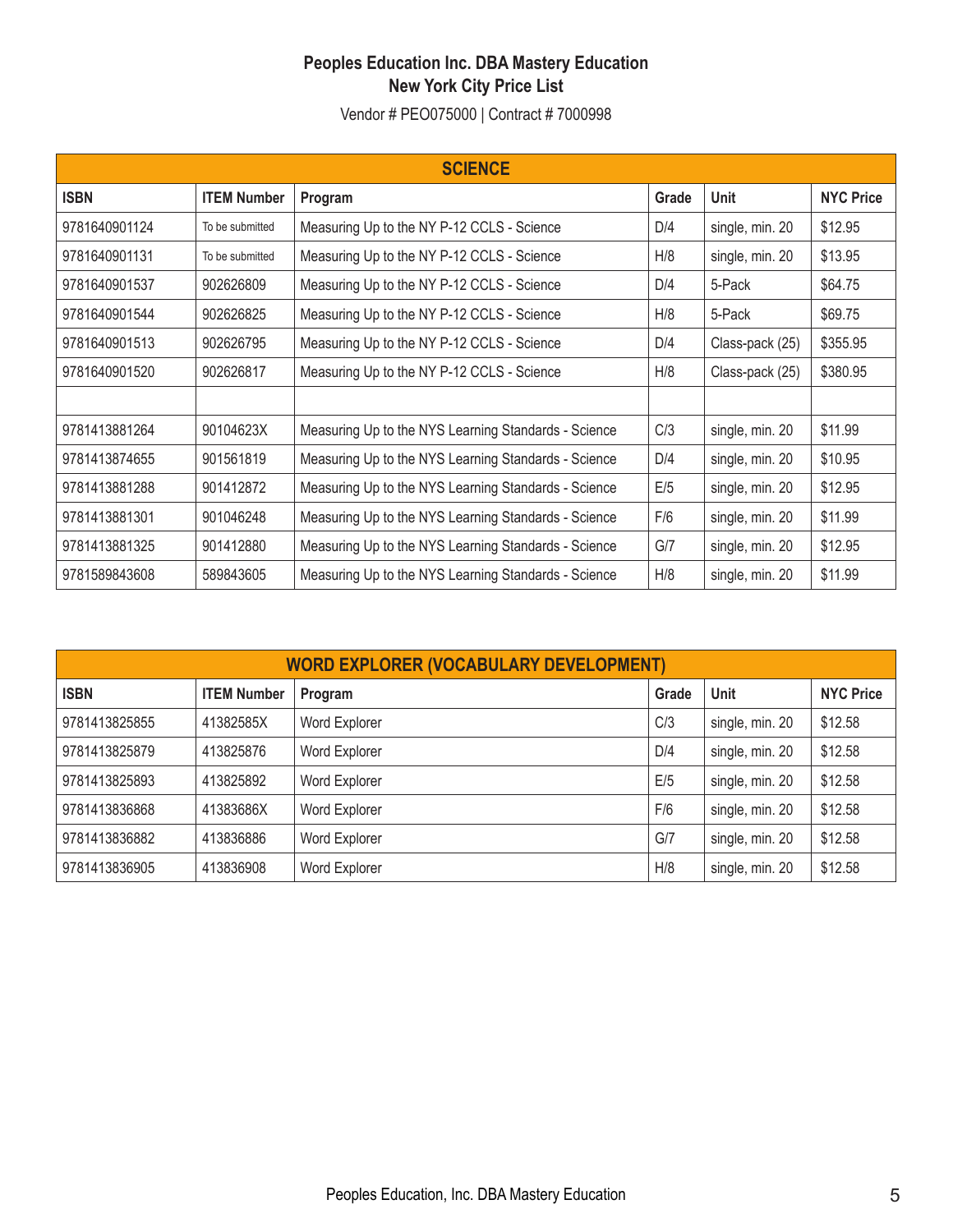| NY NEXT GENERATION LEARNING STANDARDS |                    |                                                           |       |                 |                  |  |  |  |
|---------------------------------------|--------------------|-----------------------------------------------------------|-------|-----------------|------------------|--|--|--|
| <b>ISBN</b>                           | <b>ITEM Number</b> | Program                                                   | Grade | Unit            | <b>NYC Price</b> |  |  |  |
| 9781640904330                         | To be submitted    | Measuring Up to the NY Next Gen Learning Standards - ELA  | C/3   | single, min. 20 | \$12.95          |  |  |  |
| 9781640904354                         | To be submitted    | Measuring Up to the NY Next Gen Learning Standards - ELA  | D/4   | single, min. 20 | \$12.95          |  |  |  |
| 9781640904378                         | To be submitted    | Measuring Up to the NY Next Gen Learning Standards - ELA  | E/5   | single, min. 20 | \$12.95          |  |  |  |
| 9781640904392                         | To be submitted    | Measuring Up to the NY Next Gen Learning Standards - ELA  | F/6   | single, min. 20 | \$12.95          |  |  |  |
| 9781640904415                         | To be submitted    | Measuring Up to the NY Next Gen Learning Standards - ELA  | G/7   | single, min. 20 | \$12.95          |  |  |  |
| 9781640904439                         | To be submitted    | Measuring Up to the NY Next Gen Learning Standards - ELA  | H/8   | single, min. 20 | \$12.95          |  |  |  |
| 9781640905559                         | To be submitted    | Measuring Up to the NY Next Gen Learning Standards - ELA  | C/3   | Class-pack (30) | \$387.95         |  |  |  |
| 9781640905566                         | To be submitted    | Measuring Up to the NY Next Gen Learning Standards - ELA  | D/4   | Class-pack (30) | \$387.95         |  |  |  |
| 9781640905573                         | To be submitted    | Measuring Up to the NY Next Gen Learning Standards - ELA  | E/5   | Class-pack (30) | \$387.95         |  |  |  |
| 9781640905580                         | To be submitted    | Measuring Up to the NY Next Gen Learning Standards - ELA  | F/6   | Class-pack (30) | \$387.95         |  |  |  |
| 9781640905597                         | To be submitted    | Measuring Up to the NY Next Gen Learning Standards - ELA  | G/7   | Class-pack (30) | \$387.95         |  |  |  |
| 9781640905603                         | To be submitted    | Measuring Up to the NY Next Gen Learning Standards - ELA  | H/8   | Class-pack (30) | \$387.95         |  |  |  |
|                                       |                    |                                                           |       |                 |                  |  |  |  |
| 9781640904453                         | To be submitted    | Measuring Up to the NY Next Gen Learning Standards - Math | C/3   | single, min. 20 | \$12.95          |  |  |  |
| 9781640904477                         | To be submitted    | Measuring Up to the NY Next Gen Learning Standards - Math | D/4   | single, min. 20 | \$12.95          |  |  |  |
| 9781640904491                         | To be submitted    | Measuring Up to the NY Next Gen Learning Standards - Math | E/5   | single, min. 20 | \$12.95          |  |  |  |
| 9781640904514                         | To be submitted    | Measuring Up to the NY Next Gen Learning Standards - Math | F/6   | single, min. 20 | \$12.95          |  |  |  |
| 9781640904538                         | To be submitted    | Measuring Up to the NY Next Gen Learning Standards - Math | G/7   | single, min. 20 | \$12.95          |  |  |  |
| 9781640904552                         | To be submitted    | Measuring Up to the NY Next Gen Learning Standards - Math | H/8   | single, min. 20 | \$12.95          |  |  |  |
| 9781640905610                         | To be submitted    | Measuring Up to the NY Next Gen Learning Standards - Math | C/3   | Class-pack (30) | \$387.95         |  |  |  |
| 9781640905627                         | To be submitted    | Measuring Up to the NY Next Gen Learning Standards - Math | D/4   | Class-pack (30) | \$387.95         |  |  |  |
| 9781640905634                         | To be submitted    | Measuring Up to the NY Next Gen Learning Standards - Math | E/5   | Class-pack (30) | \$387.95         |  |  |  |
| 9781640905641                         | To be submitted    | Measuring Up to the NY Next Gen Learning Standards - Math | F/6   | Class-pack (30) | \$387.95         |  |  |  |
| 9781640905658                         | To be submitted    | Measuring Up to the NY Next Gen Learning Standards - Math | G/7   | Class-pack (30) | \$387.95         |  |  |  |
| 9781640905665                         | To be submitted    | Measuring Up to the NY Next Gen Learning Standards - Math | H/8   | Class-pack (30) | \$387.95         |  |  |  |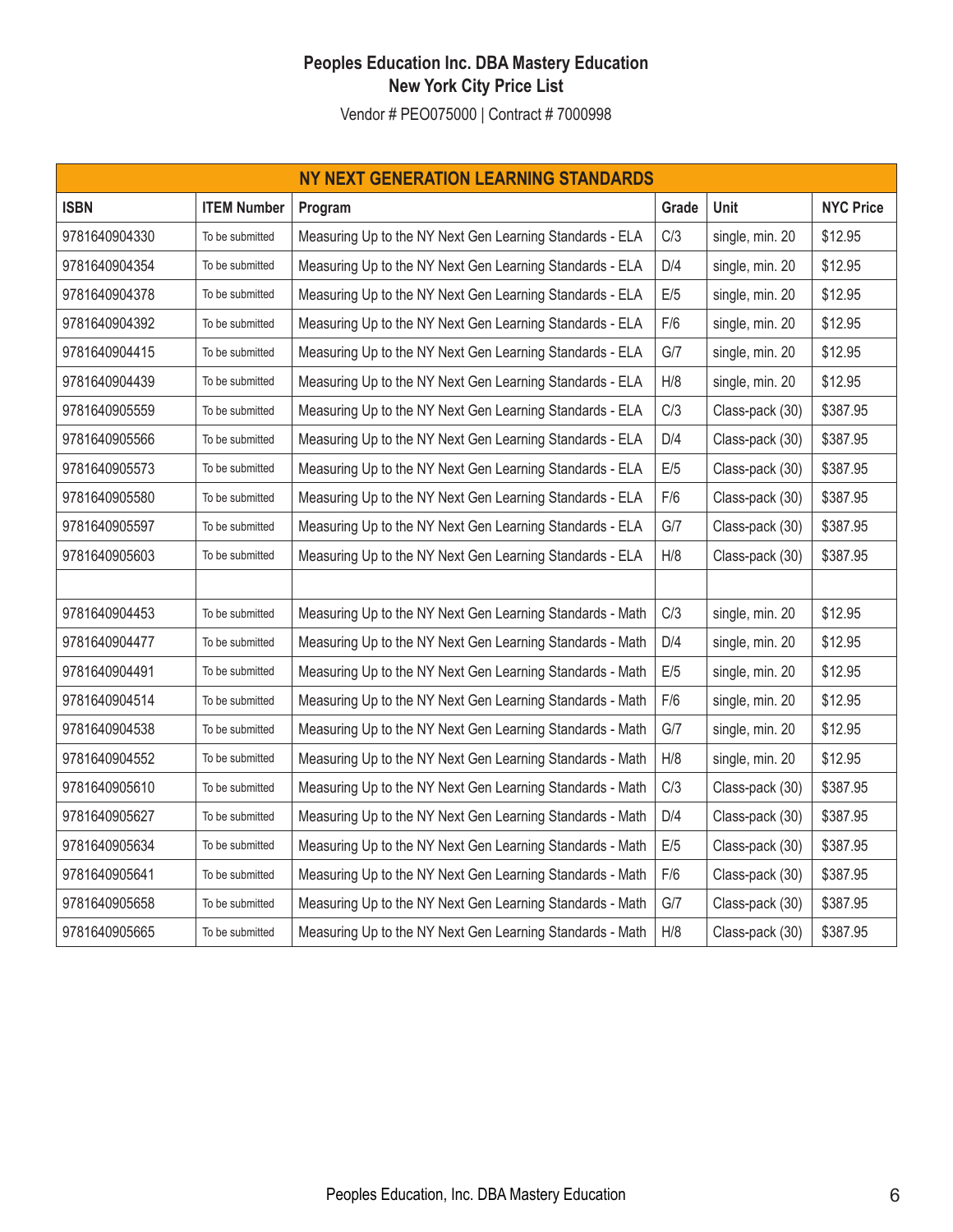| <b>Getting Ready for the NYSESLAT</b> |                    |                                |                |                       |                  |  |  |
|---------------------------------------|--------------------|--------------------------------|----------------|-----------------------|------------------|--|--|
| <b>ISBN</b>                           | <b>ITEM Number</b> | Program                        | Grade          | Unit                  | <b>NYC Price</b> |  |  |
| 9781606053867                         | 902067486          | Getting Ready for the NYSESLAT | K              | 5-Pack                | \$98.00          |  |  |
| 9781606053935                         | 902072935          | Getting Ready for the NYSESLAT | 1              | 5-Pack                | \$98.00          |  |  |
| 9781606053980                         | 902072978          | Getting Ready for the NYSESLAT | $\overline{2}$ | 5-Pack                | \$98.00          |  |  |
| 9781606054062                         | 902085379          | Getting Ready for the NYSESLAT | 3              | 5-Pack                | \$98.00          |  |  |
| 9781606054109                         | 902092944          | Getting Ready for the NYSESLAT | 4              | 5-Pack                | \$98.00          |  |  |
| 9781606054147                         | 902094300          | Getting Ready for the NYSESLAT | 5              | 5-Pack                | \$98.00          |  |  |
| 9781606054208                         | 902098004          | Getting Ready for the NYSESLAT | 6              | 5-pack                | \$98.00          |  |  |
| 9781606054215                         | 902110977          | Getting Ready for the NYSESLAT | $\overline{7}$ | 5-Pack                | \$98.00          |  |  |
| 9781606054239                         | 902119435          | Getting Ready for the NYSESLAT | 8              | 5-Pack                | \$98.00          |  |  |
| 9781606056059                         | 902403818          | Getting Ready for the NYSESLAT | <b>HS</b>      | 5-Pack                | \$98.00          |  |  |
| 9781606053850                         | 902067478          | Getting Ready for the NYSESLAT | K              | Class-pack (30)       | \$586.50         |  |  |
| 9781606053928                         | 902072943          | Getting Ready for the NYSESLAT | $\mathbf{1}$   | Class-pack (30)       | \$586.50         |  |  |
| 9781606053973                         | 90207296X          | Getting Ready for the NYSESLAT | $\overline{2}$ | Class-pack (30)       | \$586.50         |  |  |
| 9781606054055                         | 902085360          | Getting Ready for the NYSESLAT | 3              | Class-pack (30)       | \$586.50         |  |  |
| 9781606054093                         | 902092936          | Getting Ready for the NYSESLAT | 4              | Class-pack (30)       | \$586.50         |  |  |
| 9781606054130                         | 902094297          | Getting Ready for the NYSESLAT | 5              | Class-pack (30)       | \$586.50         |  |  |
| 9781606054154                         | 902097997          | Getting Ready for the NYSESLAT | 6              | Class-pack (30)       | \$586.50         |  |  |
| 9781606054161                         | 902110969          | Getting Ready for the NYSESLAT | $\overline{7}$ | Class-pack (30)       | \$586.50         |  |  |
| 9781606054178                         | 902119427          | Getting Ready for the NYSESLAT | 8              | Class-pack (30)       | \$586.50         |  |  |
| 9781606056042                         | 90240380X          | Getting Ready for the NYSESLAT | <b>HS</b>      | Class-pack (30)       | \$586.50         |  |  |
| 9781606053751                         | 90206746X          | Getting Ready for the NYSESLAT | K              | <b>Teacher Manual</b> | \$49.95          |  |  |
| 9781606053836                         | 902072927          | Getting Ready for the NYSESLAT | 1              | <b>Teacher Manual</b> | \$49.95          |  |  |
| 9781606053959                         | 902072951          | Getting Ready for the NYSESLAT | $\overline{2}$ | <b>Teacher Manual</b> | \$49.95          |  |  |
| 9781606054031                         | 902085387          | Getting Ready for the NYSESLAT | 3              | <b>Teacher Manual</b> | \$49.95          |  |  |
| 9781606054079                         | 902092928          | Getting Ready for the NYSESLAT | 4              | <b>Teacher Manual</b> | \$49.95          |  |  |
| 9781606054116                         | 902094319          | Getting Ready for the NYSESLAT | 5              | <b>Teacher Manual</b> | \$49.95          |  |  |
| 9781606054192                         | 902098012          | Getting Ready for the NYSESLAT | 6              | <b>Teacher Manual</b> | \$49.95          |  |  |
| 9781606054222                         | 902110985          | Getting Ready for the NYSESLAT | $\overline{7}$ | <b>Teacher Manual</b> | \$49.95          |  |  |
| 9781606054246                         | 902119516          | Getting Ready for the NYSESLAT | 8              | <b>Teacher Manual</b> | \$49.95          |  |  |
| 9781606056035                         | 902403826          | Getting Ready for the NYSESLAT | <b>HS</b>      | <b>Teacher Manual</b> | \$49.95          |  |  |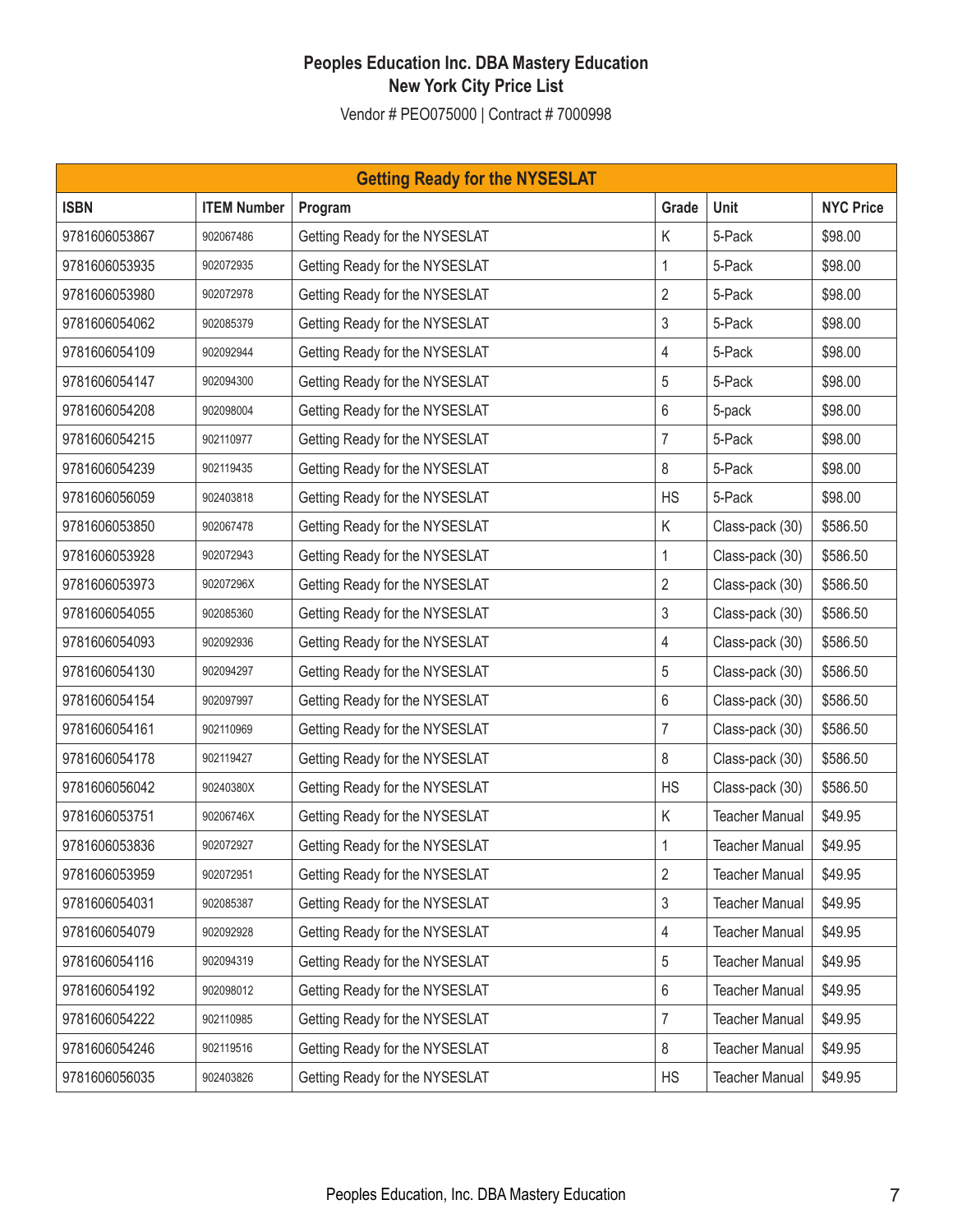| <b>Measuring Up Foundations</b> |                    |                                                 |       |         |                  |  |  |
|---------------------------------|--------------------|-------------------------------------------------|-------|---------|------------------|--|--|
| <b>ISBN</b>                     | <b>ITEM Number</b> | Program                                         | Grade | Unit    | <b>NYC Price</b> |  |  |
| 9781640907805                   | To be submitted    | Measuring Up Foundations: Reading Skills        | A/1   | 5-Pack  | \$62.50          |  |  |
| 9781640907812                   | To be submitted    | Measuring Up Foundations: Reading Skills        | B/2   | 5-Pack  | \$62.50          |  |  |
| 9781640907829                   | To be submitted    | Measuring Up Foundations: Reading Skills        | C/3   | 5-Pack  | \$62.50          |  |  |
| 9781640907836                   | To be submitted    | Measuring Up Foundations: Reading Skills        | D/4   | 5-Pack  | \$62.50          |  |  |
| 9781640907843                   | To be submitted    | Measuring Up Foundations: Reading Skills        | E/5   | 5-Pack  | \$62.50          |  |  |
| 9781640907850                   | To be submitted    | Measuring Up Foundations: Reading Comprehension | A/1   | 5-Pack  | \$62.50          |  |  |
| 9781640907867                   | To be submitted    | Measuring Up Foundations: Reading Comprehension | B/2   | 5-pack  | \$62.50          |  |  |
| 9781640907874                   | To be submitted    | Measuring Up Foundations: Reading Comprehension | C/3   | 5-Pack  | \$62.50          |  |  |
| 9781640907881                   | To be submitted    | Measuring Up Foundations: Reading Comprehension | D/4   | 5-Pack  | \$62.50          |  |  |
| 9781640907898                   | To be submitted    | Measuring Up Foundations: Reading Comprehension | E/5   | 5-Pack  | \$62.50          |  |  |
| 9781640907904                   | To be submitted    | Measuring Up Foundations: Mathematics           | A/1   | 5-Pack  | \$62.50          |  |  |
| 9781640907911                   | To be submitted    | Measuring Up Foundations: Mathematics           | B/2   | 5-Pack  | \$62.50          |  |  |
| 9781640907928                   | To be submitted    | Measuring Up Foundations: Mathematics           | C/3   | 5-Pack  | \$62.50          |  |  |
| 9781640907935                   | To be submitted    | Measuring Up Foundations: Mathematics           | D/4   | 5-Pack  | \$62.50          |  |  |
| 9781640907942                   | To be submitted    | Measuring Up Foundations: Mathematics           | E/5   | 5-Pack  | \$62.50          |  |  |
| 9781640907959                   | To be submitted    | Measuring Up Foundations: Reading Skills        | A/1   | 25-Pack | \$311.25         |  |  |
| 9781640907966                   | To be submitted    | Measuring Up Foundations: Reading Skills        | B/2   | 25-Pack | \$311.25         |  |  |
| 9781640907973                   | To be submitted    | Measuring Up Foundations: Reading Skills        | C/3   | 25-Pack | \$311.25         |  |  |
| 9781640907980                   | To be submitted    | Measuring Up Foundations: Reading Skills        | D/4   | 25-Pack | \$311.25         |  |  |
| 9781640907997                   | To be submitted    | Measuring Up Foundations: Reading Skills        | E/5   | 25-Pack | \$311.25         |  |  |
| 9781640908000                   | To be submitted    | Measuring Up Foundations: Reading Comprehension | A/1   | 25-Pack | \$311.25         |  |  |
| 9781640908017                   | To be submitted    | Measuring Up Foundations: Reading Comprehension | B/2   | 25-Pack | \$311.25         |  |  |
| 9781640908024                   | To be submitted    | Measuring Up Foundations: Reading Comprehension | C/3   | 25-Pack | \$311.25         |  |  |
| 9781640908031                   | To be submitted    | Measuring Up Foundations: Reading Comprehension | D/4   | 25-Pack | \$311.25         |  |  |
| 9781640908048                   | To be submitted    | Measuring Up Foundations: Reading Comprehension | E/5   | 25-Pack | \$311.25         |  |  |
| 9781640908055                   | To be submitted    | Measuring Up Foundations: Mathematics           | A/1   | 25-Pack | \$311.25         |  |  |
| 9781640908062                   | To be submitted    | Measuring Up Foundations: Mathematics           | B/2   | 25-Pack | \$311.25         |  |  |
| 9781640908079                   | To be submitted    | Measuring Up Foundations: Mathematics           | C/3   | 25-Pack | \$311.25         |  |  |
| 9781640908086                   | To be submitted    | Measuring Up Foundations: Mathematics           | D/4   | 25-Pack | \$311.25         |  |  |
| 9781640908093                   | To be submitted    | Measuring Up Foundations: Mathematics           | E/5   | 25-Pack | \$311.25         |  |  |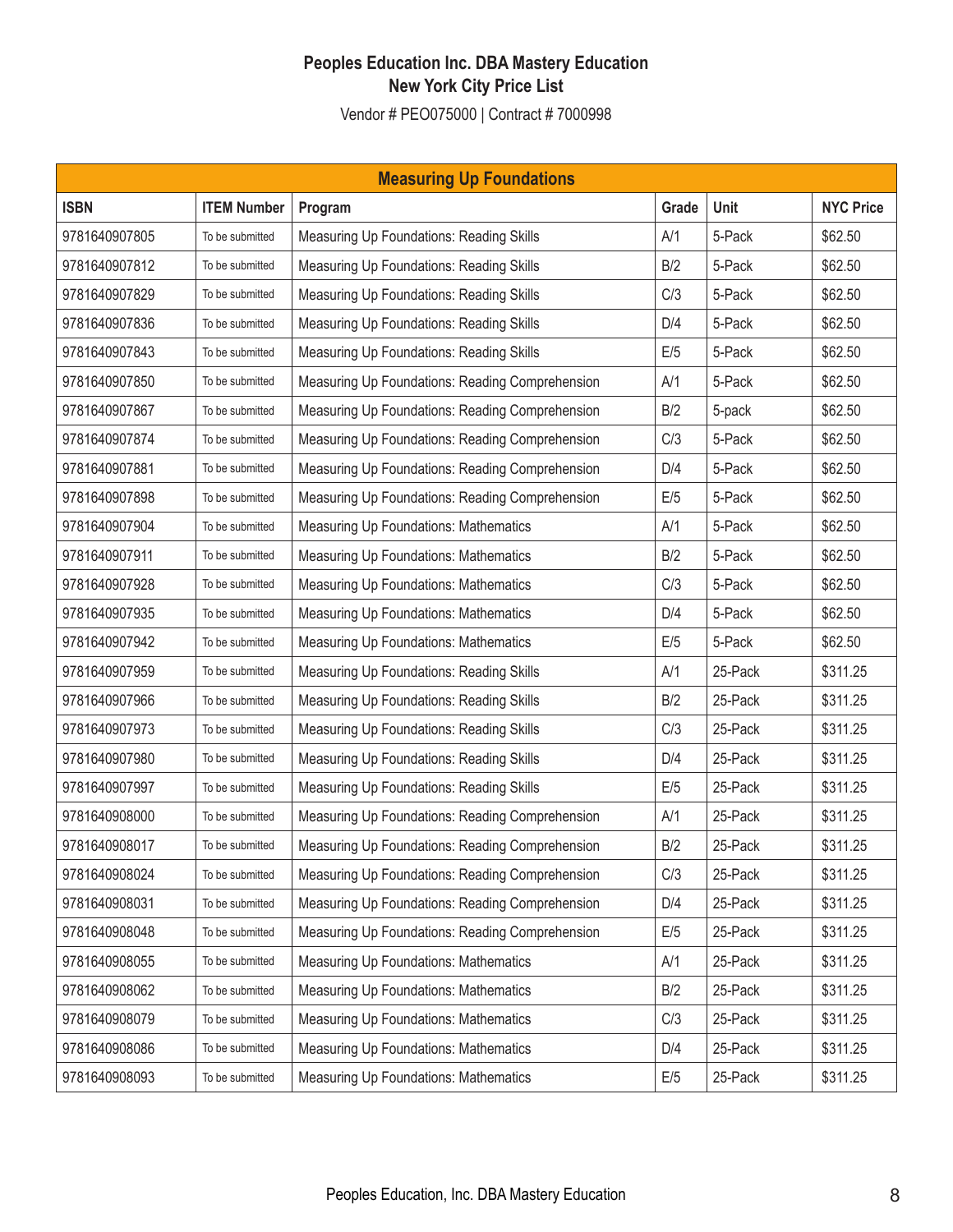| <b>Measuring Up Foundations</b> |                         |                                                                                                        |       |         |                            |  |  |  |
|---------------------------------|-------------------------|--------------------------------------------------------------------------------------------------------|-------|---------|----------------------------|--|--|--|
| <b>ISBN</b>                     | <b>ITEM Num-</b><br>ber | Program                                                                                                | Grade | Unit    | <b>NYC</b><br><b>Price</b> |  |  |  |
| 9781640908109                   | To be submitted         | Measuring Up Foundations: 3 Subject Combo Packs:<br>Reading Skills, Reading Comprehension, Mathematics | A/1   | Single  | \$33.35                    |  |  |  |
| 9781640908116                   | To be submitted         | Measuring Up Foundations: 3 Subject Combo Packs:<br>Reading Skills, Reading Comprehension, Mathematics | B/2   | Single  | \$33.35                    |  |  |  |
| 9781640908123                   | To be submitted         | Measuring Up Foundations: 3 Subject Combo Packs:<br>Reading Skills, Reading Comprehension, Mathematics | C/3   | Single  | \$33.35                    |  |  |  |
| 9781640908130                   | To be submitted         | Measuring Up Foundations: 3 Subject Combo Packs:<br>Reading Skills, Reading Comprehension, Mathematics | D/4   | Single  | \$33.35                    |  |  |  |
| 9781640908147                   | To be submitted         | Measuring Up Foundations: 3 Subject Combo Packs:<br>Reading Skills, Reading Comprehension, Mathematics | E/5   | Single  | \$33.35                    |  |  |  |
| 9781640908154                   | To be submitted         | Measuring Up Foundations: 3 Subject Combo Packs:<br>Reading Skills, Reading Comprehension, Mathematics | A/1   | 15-Pack | \$499.50                   |  |  |  |
| 9781640908161                   | To be submitted         | Measuring Up Foundations: 3 Subject Combo Packs:<br>Reading Skills, Reading Comprehension, Mathematics | B/2   | 15-Pack | \$499.50                   |  |  |  |
| 9781640908178                   | To be submitted         | Measuring Up Foundations: 3 Subject Combo Packs:<br>Reading Skills, Reading Comprehension, Mathematics | C/3   | 15-Pack | \$499.50                   |  |  |  |
| 9781640908185                   | To be submitted         | Measuring Up Foundations: 3 Subject Combo Packs:<br>Reading Skills, Reading Comprehension, Mathematics | D/4   | 15-Pack | \$499.50                   |  |  |  |
| 9781640908192                   | To be submitted         | Measuring Up Foundations: 3 Subject Combo Packs:<br>Reading Skills, Reading Comprehension, Mathematics | E/5   | 15-Pack | \$499.50                   |  |  |  |
| 9781640908215                   | To be submitted         | Measuring Up Foundations: 2 Subject Combo Packs:<br>Reading Skills, Reading Comprehension              | A/1   | Single  | \$23.50                    |  |  |  |
| 9781640908222                   | To be submitted         | Measuring Up Foundations: 2 Subject Combo Packs:<br>Reading Skills, Reading Comprehension              | B/2   | Single  | \$23.50                    |  |  |  |
| 9781640908239                   | To be submitted         | Measuring Up Foundations: 2 Subject Combo Packs:<br>Reading Skills, Reading Comprehension              | C/3   | Single  | \$23.50                    |  |  |  |
| 9781640908246                   | To be submitted         | Measuring Up Foundations: 2 Subject Combo Packs:<br>Reading Skills, Reading Comprehension              | D/4   | Single  | \$23.50                    |  |  |  |
| 9781640908253                   | To be submitted         | Measuring Up Foundations: 2 Subject Combo Packs:<br>Reading Skills, Reading Comprehension              | E/5   | Single  | \$23.50                    |  |  |  |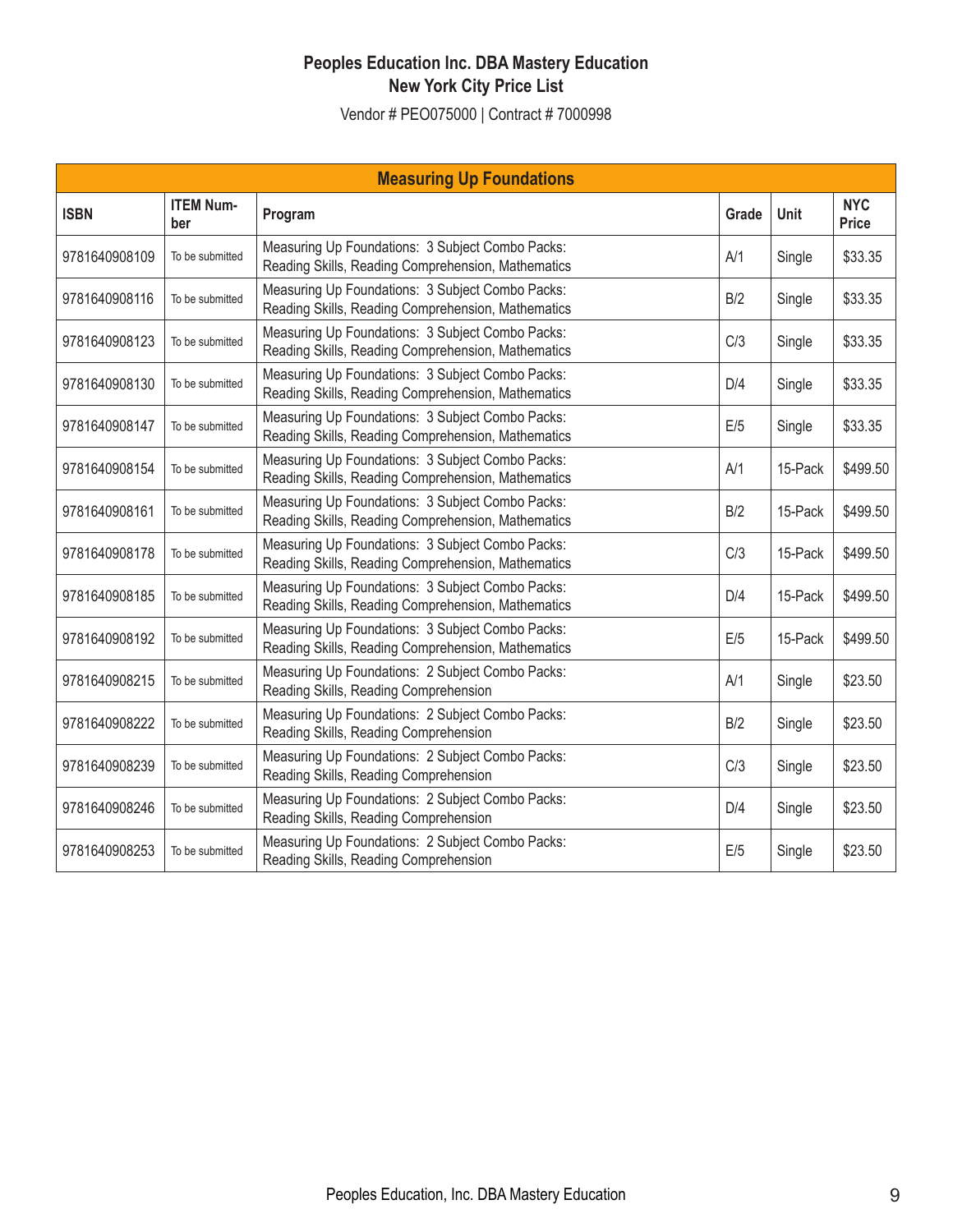| <b>Measuring Up Foundations</b> |                    |                                                                                            |       |         |                  |  |  |  |
|---------------------------------|--------------------|--------------------------------------------------------------------------------------------|-------|---------|------------------|--|--|--|
| <b>ISBN</b>                     | <b>ITEM Number</b> | Program                                                                                    | Grade | Unit    | <b>NYC Price</b> |  |  |  |
| 9781640908260                   | To be submitted    | Measuring Up Foundations: 2 Subject Combo Packs:<br>Reading Skills + Mathematics           | A/1   | Single  | \$23.50          |  |  |  |
| 9781640908277                   | To be submitted    | Measuring Up Foundations: 2 Subject Combo Packs:<br>Reading Skills + Mathematics           | B/2   | Single  | \$23.50          |  |  |  |
| 9781640908284                   | To be submitted    | Measuring Up Foundations: 2 Subject Combo Packs:<br>Reading Skills + Mathematics           | C/3   | Single  | \$23.50          |  |  |  |
| 9781640908291                   | To be submitted    | Measuring Up Foundations: 2 Subject Combo Packs:<br>Reading Skills + Mathematics           | D/4   | Single  | \$23.50          |  |  |  |
| 9781640908307                   | To be submitted    | Measuring Up Foundations: 2 Subject Combo Packs:<br>Reading Skills + Mathematics           | E/5   | Single  | \$23.50          |  |  |  |
| 9781640908314                   | To be submitted    | Measuring Up Foundations: 2 Subject Combo Packs:<br>Reading Comprehension + Mathematics    | A/1   | Single  | \$23.50          |  |  |  |
| 9781640908321                   | To be submitted    | Measuring Up Foundations: 2 Subject Combo Packs:<br>Reading Comprehension + Mathematics    | B/2   | Single  | \$23.50          |  |  |  |
| 9781640908338                   | To be submitted    | Measuring Up Foundations: 2 Subject Combo Packs:<br>Reading Comprehension + Mathematics    | C/3   | Single  | \$23.50          |  |  |  |
| 9781640908345                   | To be submitted    | Measuring Up Foundations: 2 Subject Combo Packs:<br>Reading Comprehension + Mathematics    | D/4   | Single  | \$23.50          |  |  |  |
| 9781640908352                   | To be submitted    | Measuring Up Foundations: 2 Subject Combo Packs:<br>Reading Comprehension + Mathematics    | E/5   | Single  | \$23.50          |  |  |  |
| 9781640908369                   | To be submitted    | Measuring Up Foundations: 2 Subject Combo Packs:<br>Reading Skills + Reading Comprehension | A/1   | 15-Pack | \$351.00         |  |  |  |
| 9781640908376                   | To be submitted    | Measuring Up Foundations: 2 Subject Combo Packs:<br>Reading Skills + Reading Comprehension | B/2   | 15-Pack | \$351.00         |  |  |  |
| 9781640908383                   | To be submitted    | Measuring Up Foundations: 2 Subject Combo Packs:<br>Reading Skills + Reading Comprehension | C/3   | 15-Pack | \$351.00         |  |  |  |
| 9781640908390                   | To be submitted    | Measuring Up Foundations: 2 Subject Combo Packs:<br>Reading Skills + Reading Comprehension | D/4   | 15-Pack | \$351.00         |  |  |  |
| 9781640908406                   | To be submitted    | Measuring Up Foundations: 2 Subject Combo Packs:<br>Reading Skills + Reading Comprehension | E/5   | 15-Pack | \$351.00         |  |  |  |
| 9781640908413                   | To be submitted    | Measuring Up Foundations: 2 Subject Combo Packs:<br>Reading Skills + Mathematics           | A/1   | 15-Pack | \$351.00         |  |  |  |
| 9781640908420                   | To be submitted    | Measuring Up Foundations: 2 Subject Combo Packs:<br>Reading Skills + Mathematics           | B/2   | 15-Pack | \$351.00         |  |  |  |
| 9781640908437                   | To be submitted    | Measuring Up Foundations: 2 Subject Combo Packs:<br>Reading Skills + Mathematics           | C/3   | 15-Pack | \$351.00         |  |  |  |
| 9781640908444                   | To be submitted    | Measuring Up Foundations: 2 Subject Combo Packs:<br>Reading Skills + Mathematics           | D/4   | 15-Pack | \$351.00         |  |  |  |
| 9781640908451                   | To be submitted    | Measuring Up Foundations: 2 Subject Combo Packs:<br>Reading Skills + Mathematics           | E/5   | 15-Pack | \$351.00         |  |  |  |